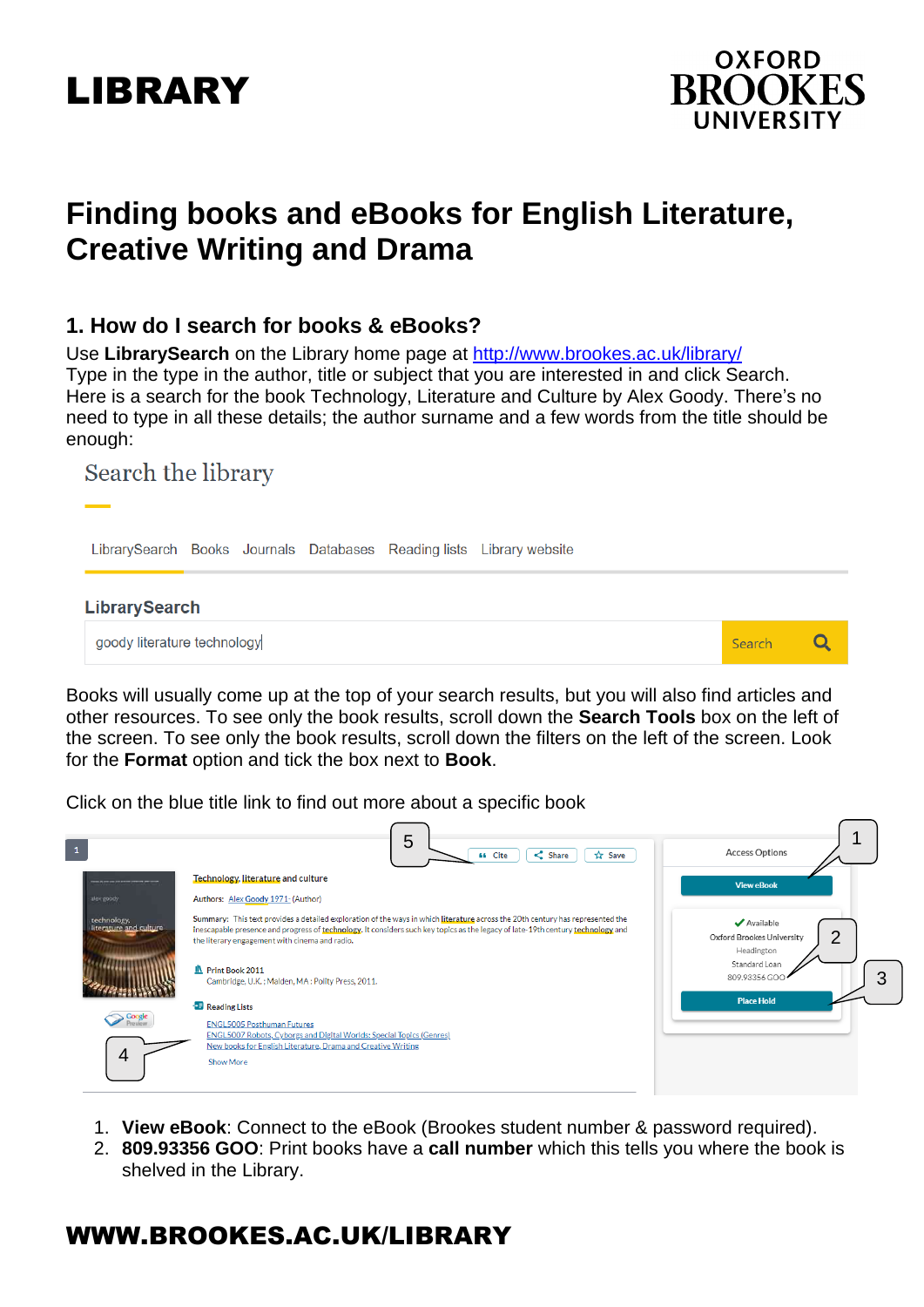- 3. **Place Hold**: If the book is on loan to another user or at one of our other libraries, you can put a hold on it. If it's on the shelves, it's quicker for you to go and get it yourself.
- 4. **Reading lists**: View reading lists that recommend this book
- 5. **Cite and Save options**: You can copy the citation but always check Cite Them Right Online before putting it in your written work. Find out more from **3 tips for improving your referencing – and your marks!** at [https://www.brookes.ac.uk/library/resources](https://www.brookes.ac.uk/library/resources-and-services/course-resource-help/english-literature-and-creative-writing/reference-with-mhra)[and-services/course-resource-help/english-literature-and-creative-writing/reference-with](https://www.brookes.ac.uk/library/resources-and-services/course-resource-help/english-literature-and-creative-writing/reference-with-mhra)[mhra](https://www.brookes.ac.uk/library/resources-and-services/course-resource-help/english-literature-and-creative-writing/reference-with-mhra)

### **2. How do I borrow books?**

- Use the self-service machines to borrow books (you'll need your student card).
- Undergraduates may borrow up to 20 books (Postgraduates, staff and researchers may borrow up to 30) for 1 week.
- Most items will be automatically **renewed** on the date they are due to be returned. Loans that have been reserved by someone else will not be automatically renewed and must be returned. NB Check your Brookes emails to keep track of your loans and renewals. We will only

contact you if you need to do something.

• Find out more from our guide How to Borrow and return books: <https://www.brookes.ac.uk/library/how-to/borrow-and-return-items>

### **3. If I want to browse the Library shelves, where should I go?**

In the Headington (JHB) Library, the main sections for English Literature, Drama and Creative Writing are on **Level 4**. Books on a similar subject will be shelved together, making it easier for you to browse. Here are some useful sections of the Library:

| <b>Literary studies</b> |                                       | <b>Creative writing</b> |                             |
|-------------------------|---------------------------------------|-------------------------|-----------------------------|
| 801                     | Literary theory                       | 808.02                  | <b>Creative writing</b>     |
| 808                     | Anthologies                           | 808.06692               | Writing biography           |
| 809                     | History and criticism of              | 808.1                   | Writing poetry              |
|                         | literature                            |                         |                             |
| 810                     | American literature: general          | 808.2                   | Writing drama               |
| 811                     | American poetry                       | 808.3                   | Writing fiction             |
| 812                     | American drama                        |                         | <b>Theatre</b>              |
| 813                     | American fiction                      | 791                     | <b>Performing Arts</b>      |
| 820                     | English literature: general           | 791.43                  | Film                        |
| 821                     | <b>English poetry</b>                 | 791.437                 | Film adaptations            |
| 822                     | English drama                         | 792                     | <b>Theatre</b>              |
| 822.33                  | Shakespeare's plays                   | 792.0233                | Theatre directing           |
| 823                     | <b>English fiction</b>                | 792.025                 | Theatre design, scenography |
| 832                     | German drama, e.g. Brecht             | 792.026                 | Costume & make-up           |
| 839.8226                | Norwegian drama, e.g. Ibsen           | 792.028                 | Acting                      |
|                         | 891.723   Russian drama, e.g. Chekhov | 792.0941                | <b>British theatre</b>      |

In the literature section, each number is further divided by time period e.g. Elizabethan and Jacobean drama 822.3 Contemporary drama 822.92 Victorian fiction 823.8 Modern fiction 823.92